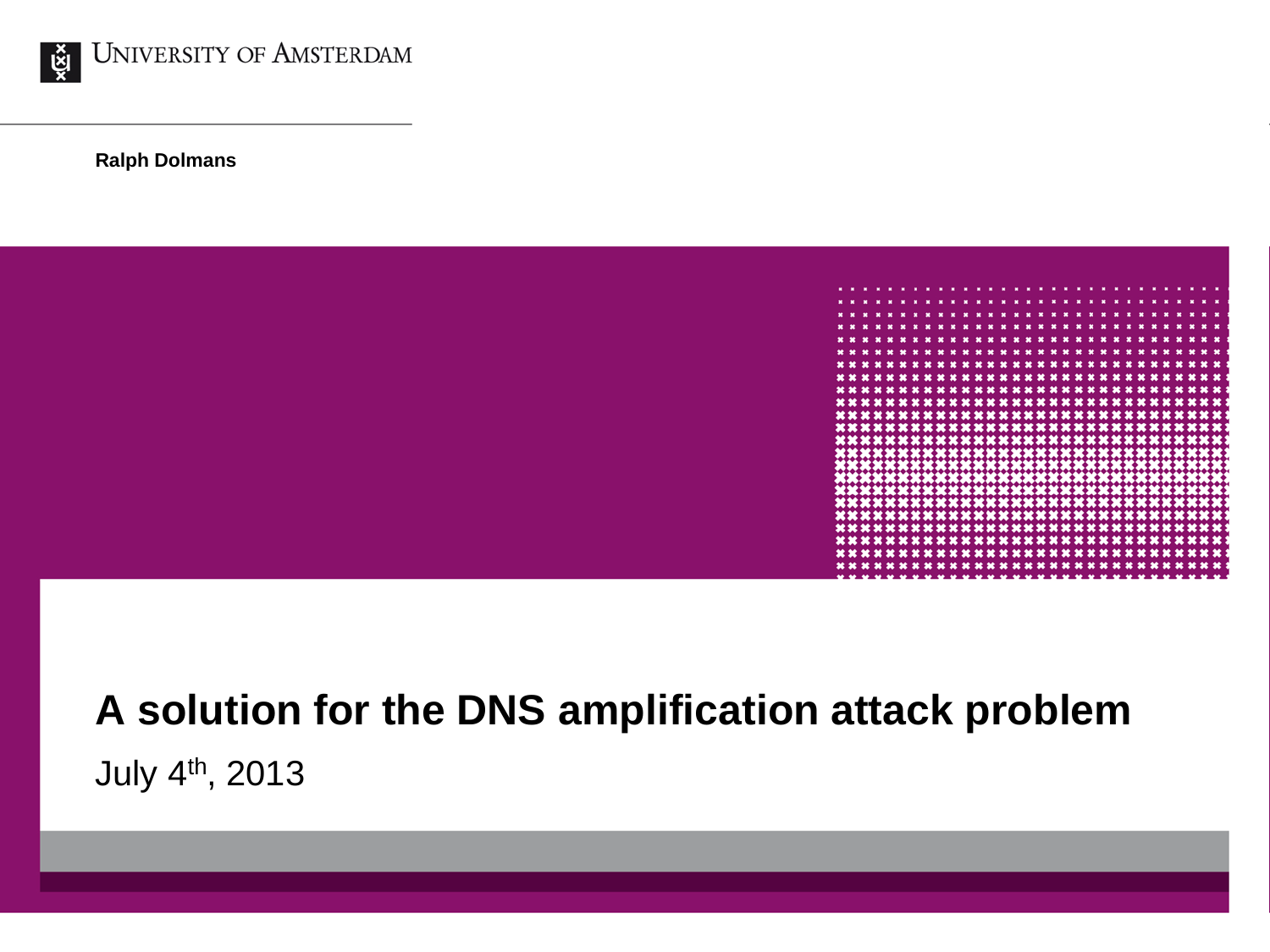

#### **Context**

- Spamhaus was attacked with 300Gbps
- Every day attacks are getting bigger
- Sites can be held hostage, banks cannot talk
- Global problem, the end of the Internet?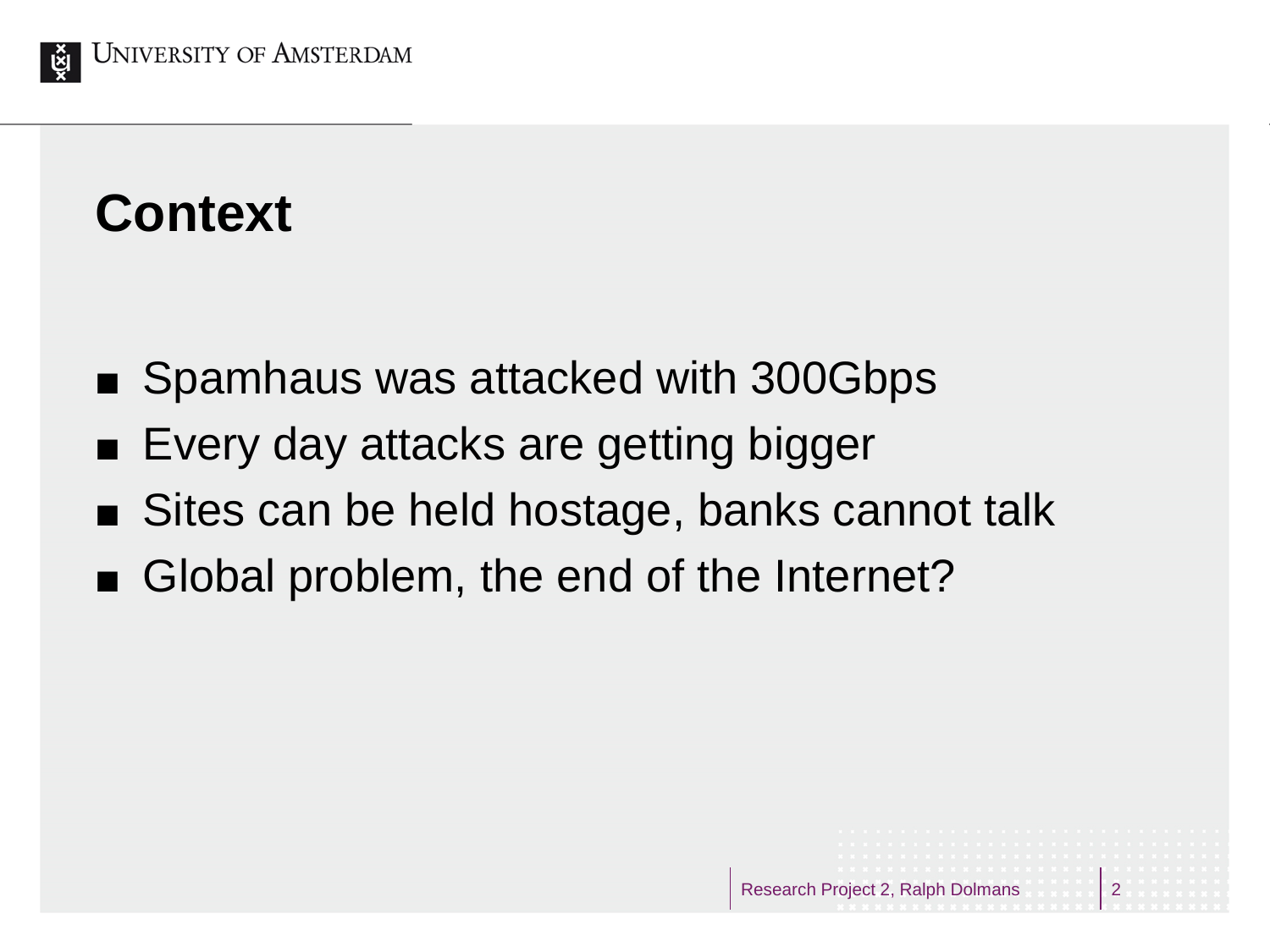

### **Annoy people by sending bricks**

- Send an unsolicited brick by mail
- Annoying for the receiver, but only obstructive when done by many people at once

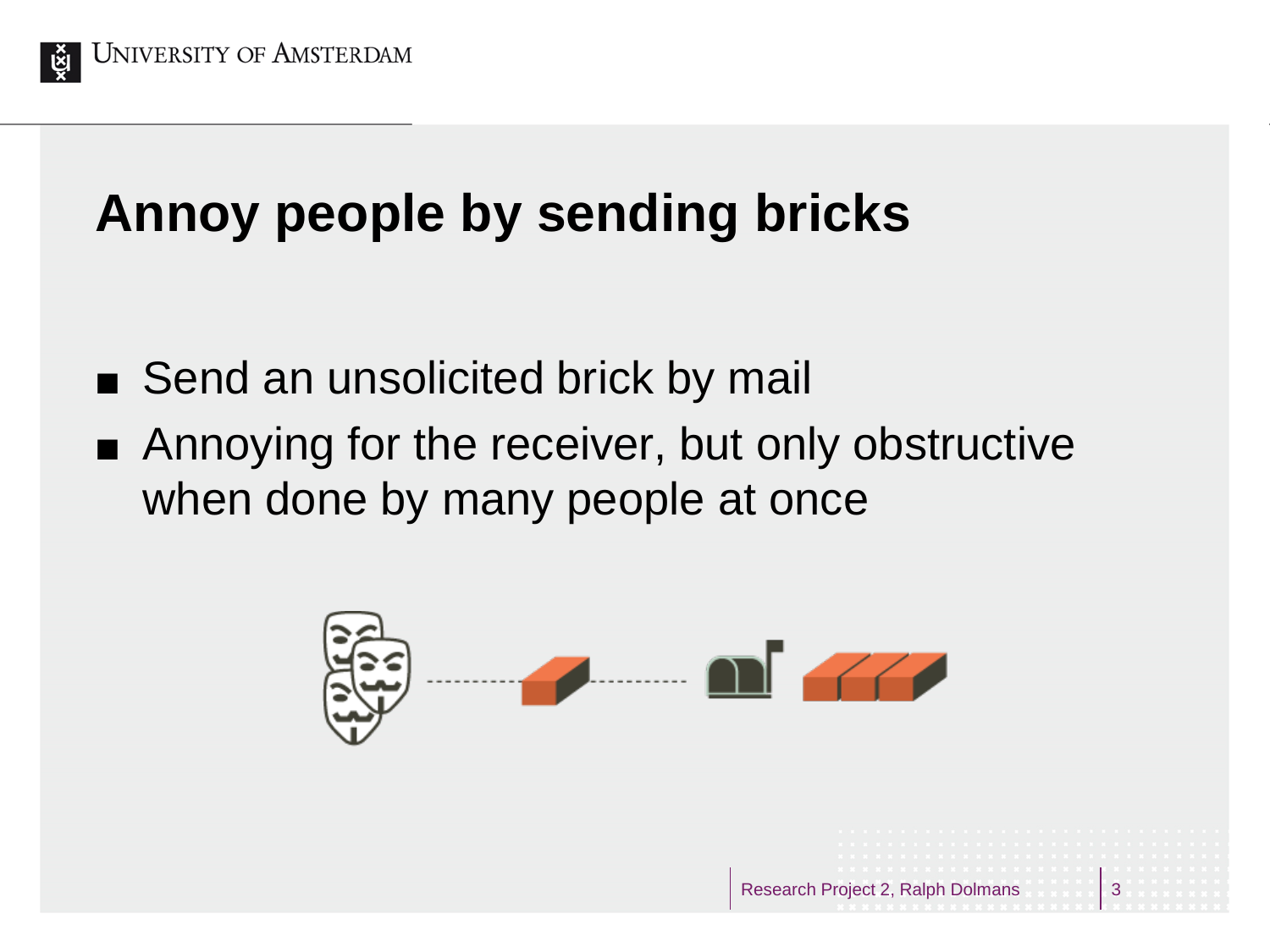

#### **Easy way to send lots of bricks**

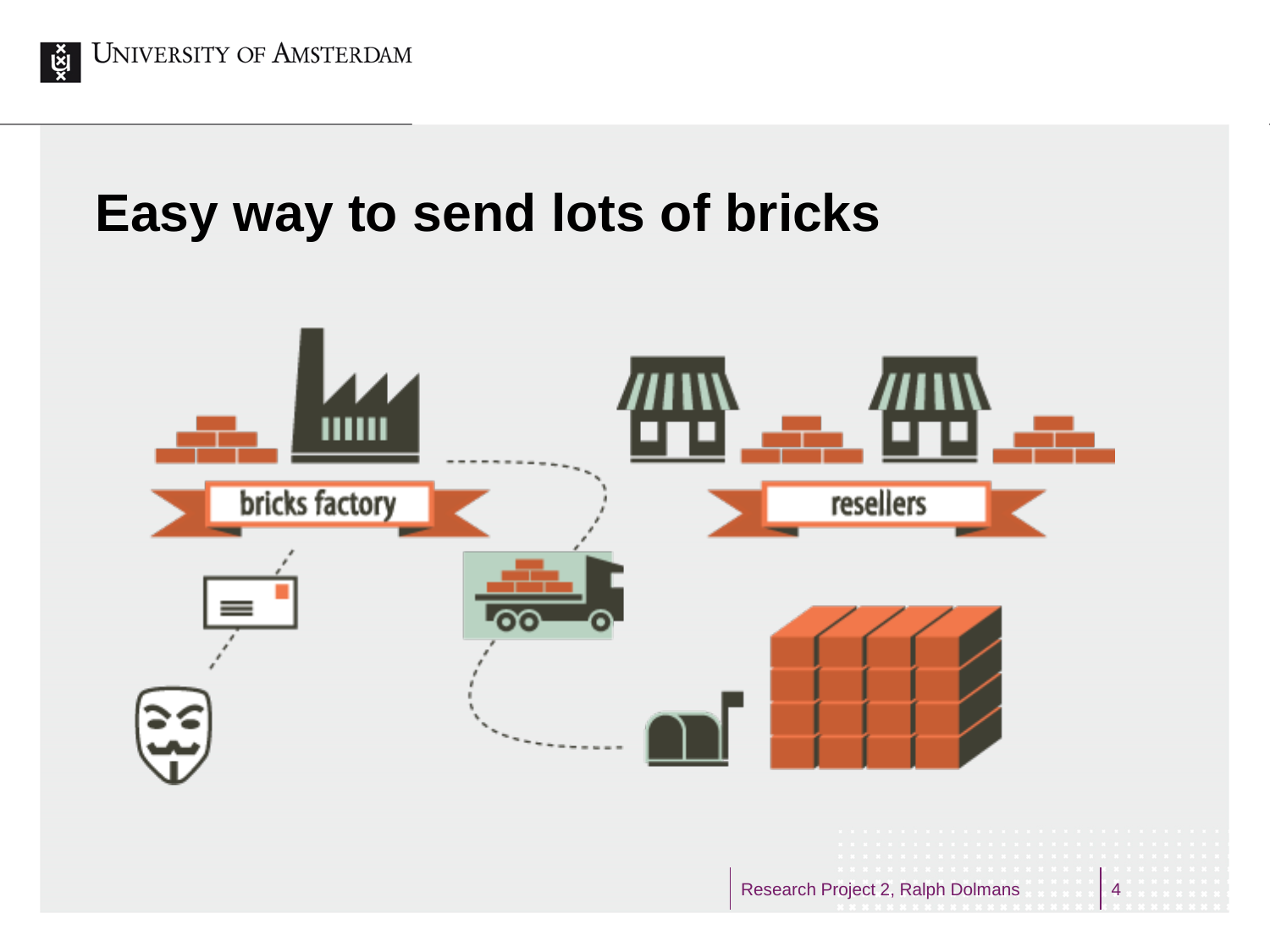

## **1: Sender verification**

- Factory contacts customers to verify order □ Dramatic change in order process
	- $\Box$  More work for bricks factory employees
	- $\Box$  More time needed to handle requests

= Three way handshake, DNS over TCP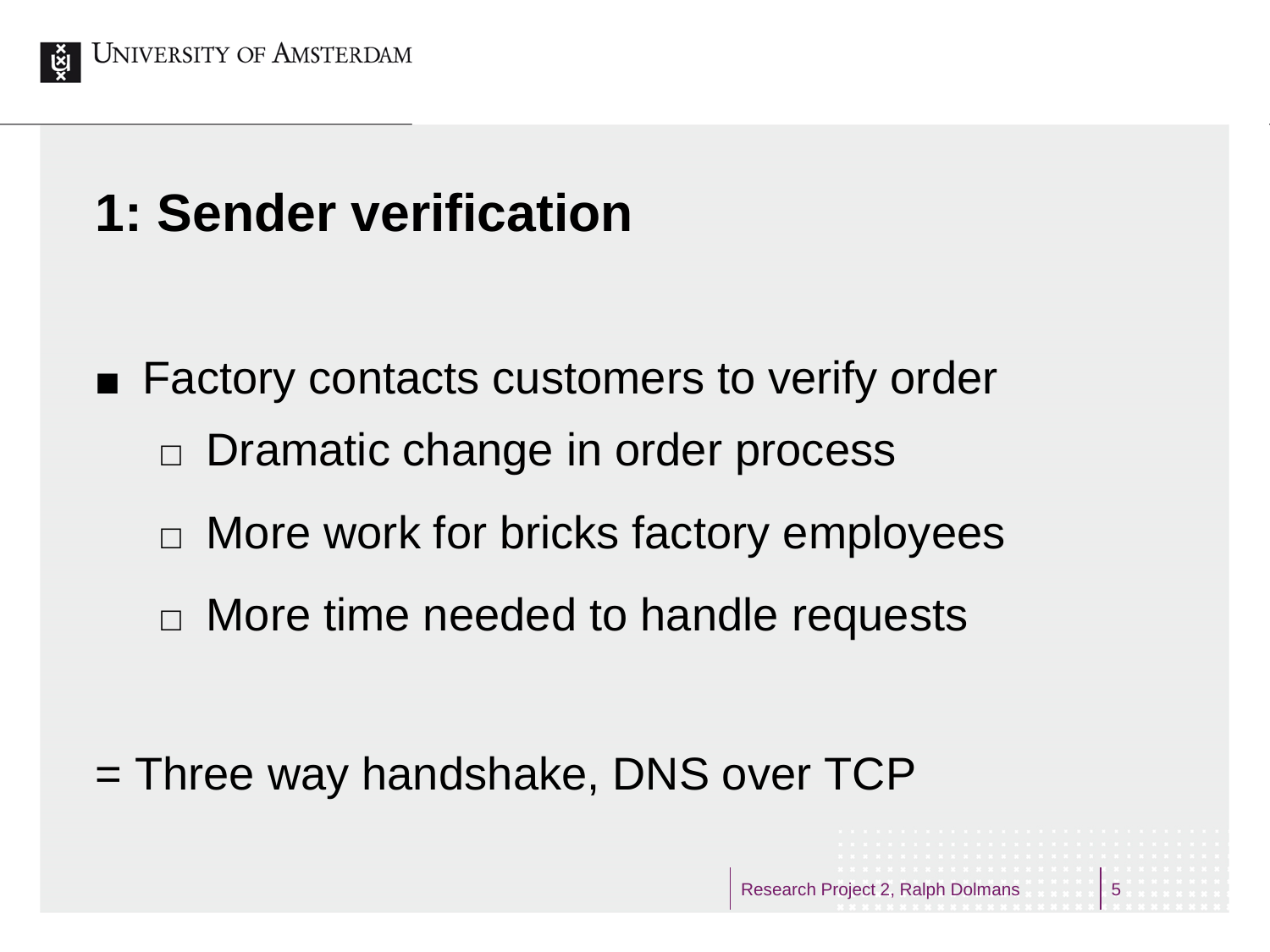

## **2: Prevent sender address spoofing**

- Validation at postal sorting center, only process orders when the delivery address is in the area in which the mail is posted
	- $\Box$  Only works when all postal sorting centers

can be trusted

 $=$  BCP38

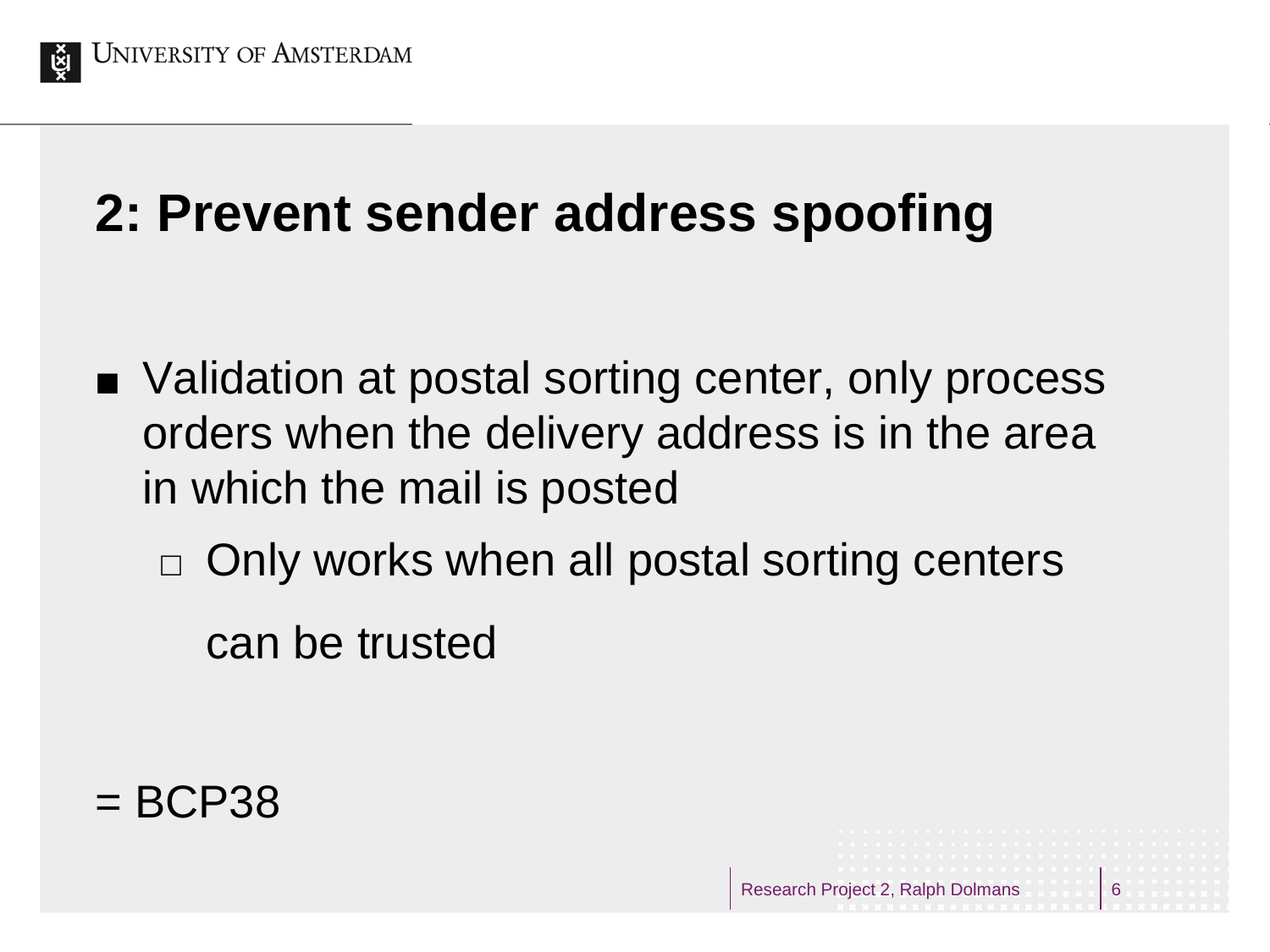

**3: Rate limiting**

- **Example 1** Limit the number of orders the factory handles per customer address
	- $\Box$  Factory can falsely drop orders, thereby

losing money

- □ Factory can falsely allow orders, thereby still sending unsolicited bricks
- = DNS Response Rate Limiting (DNS RRL)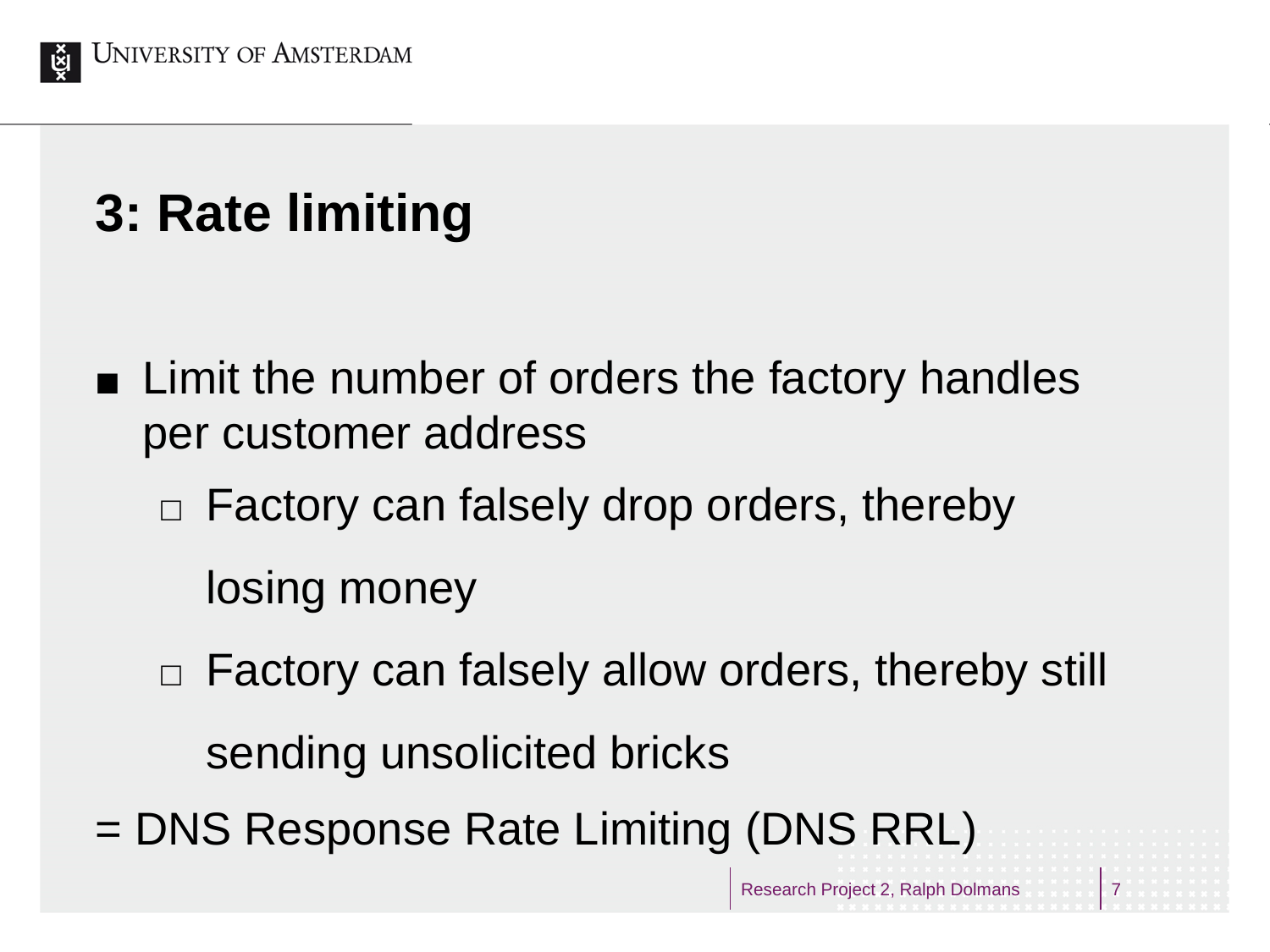

## **Shipping to intended users only**

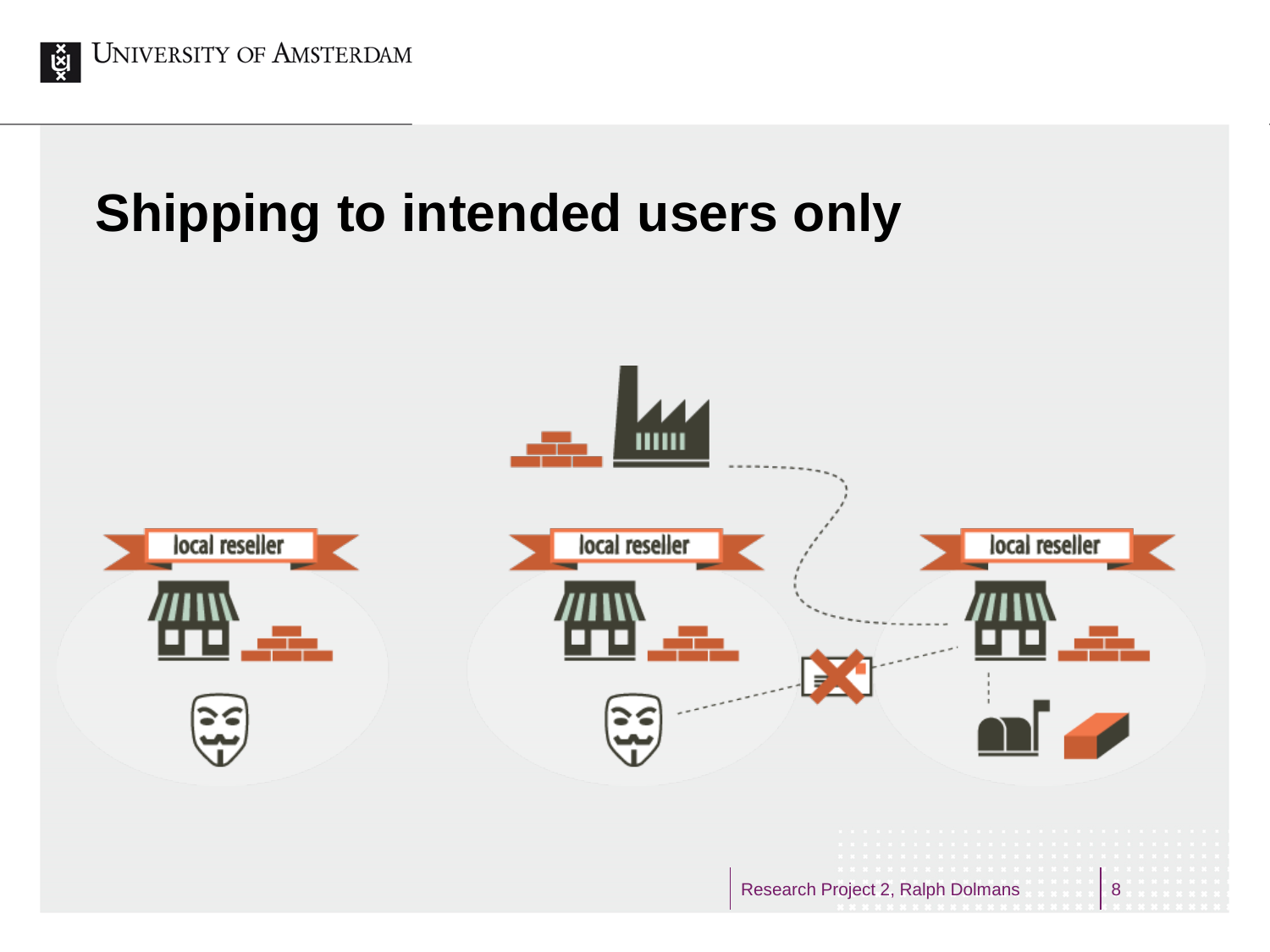

# **DNS parallel**

- $\blacksquare$  Bricks factory = Authoritative name server (ANS)
- $\blacksquare$  Local reseller = Recursive resolver (RRNS)
- Local customer = User of a specific resolver

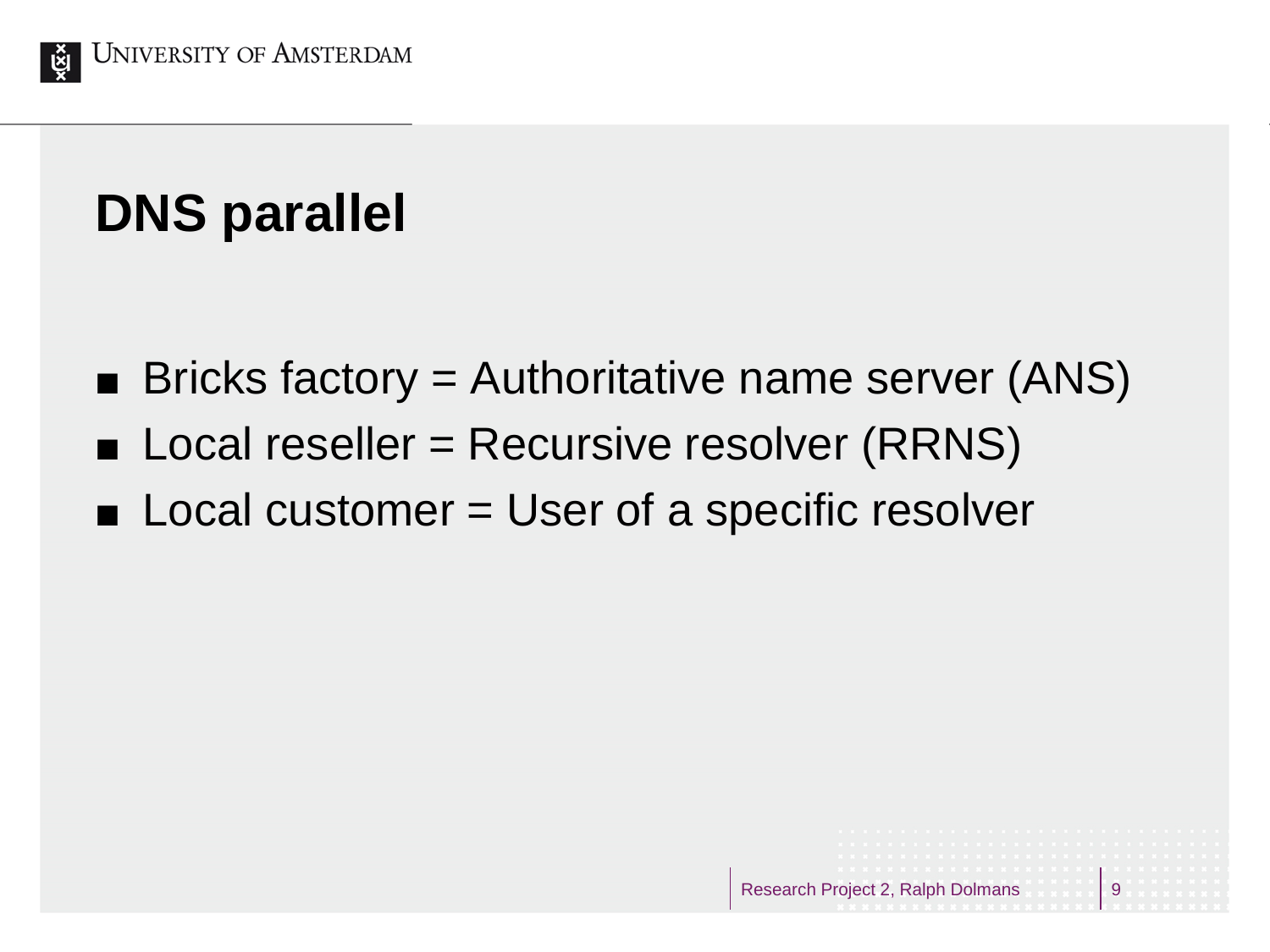

## **DNS amplification attacks**

- Same solution:
	- □ ANS handles orders coming from RRNS
	- $\Box$  RRNS only handles orders coming from local users
- Instead of dropping unwanted orders, the ANS could apply a rate limit to enable debugging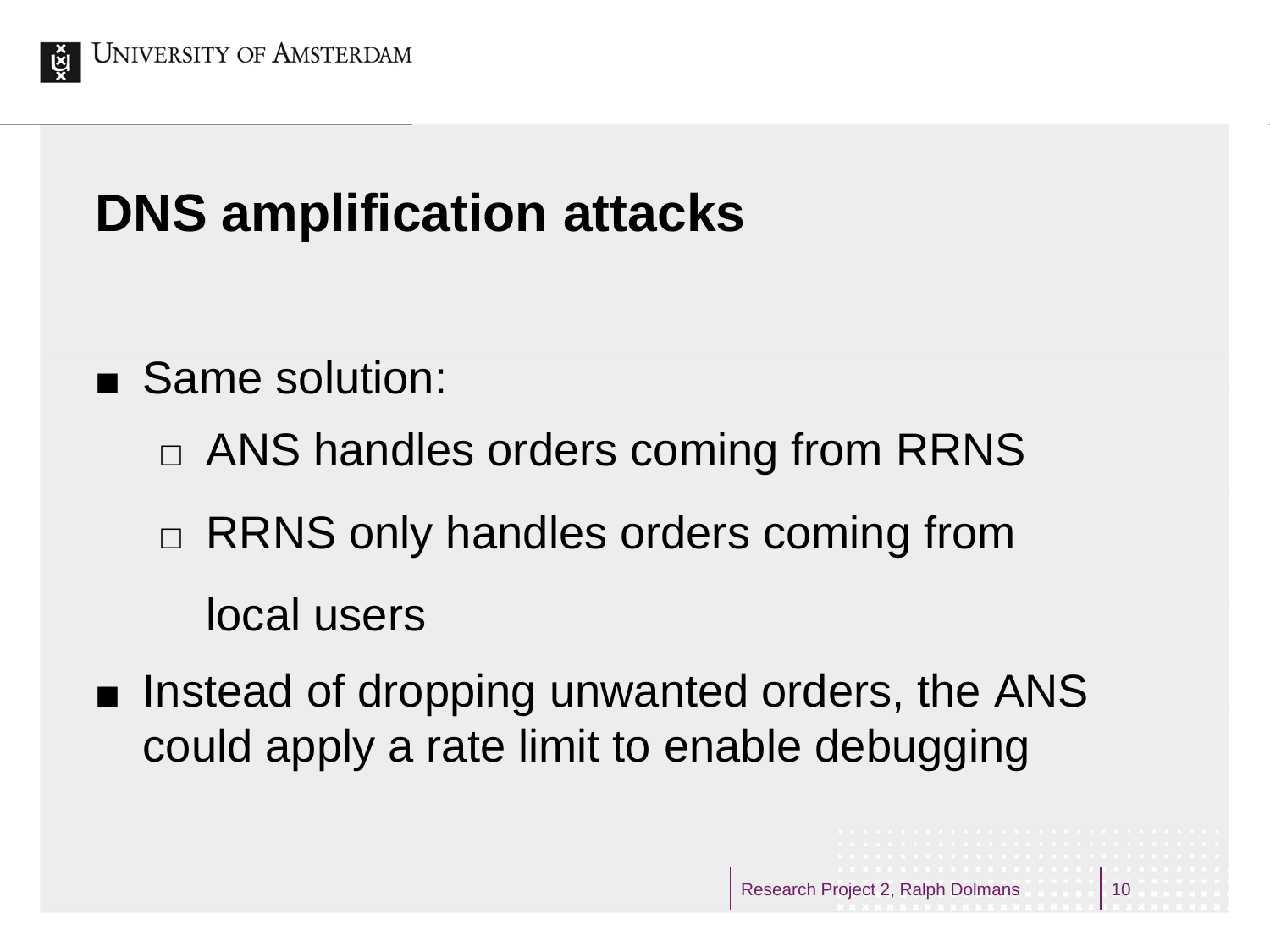

#### **Whitelists**

- **RRNS** needs whitelist of customers  $\Box$  RRNS providers know the IPs of their network
- ANS needs global whitelist of RRNS servers  $\Box$  There are no list containing all resolvers, so we need a method to create this list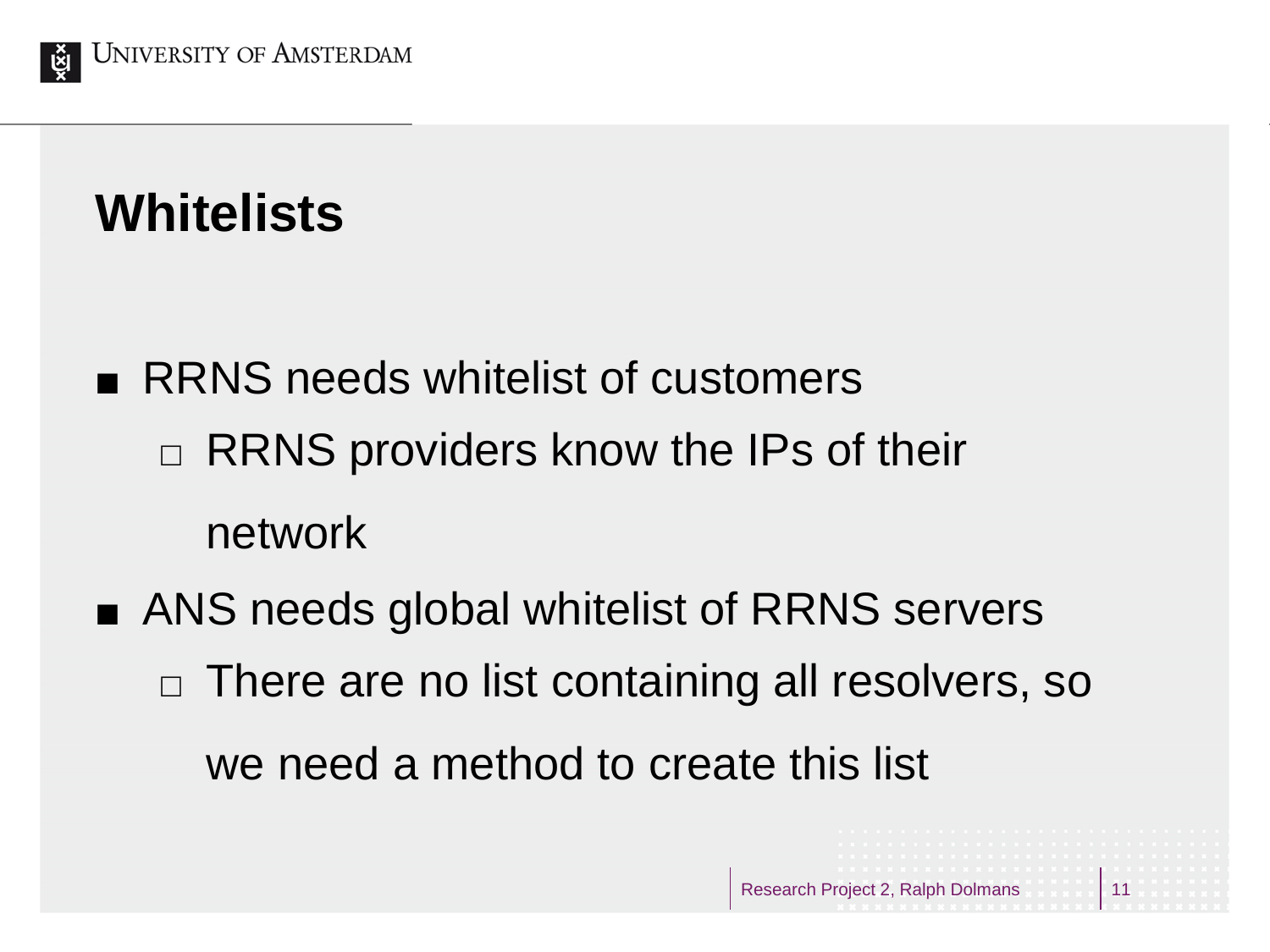

## **Generating a global list of resolvers**

- We cannot simply scan IP space as is done by <http://openresolverproject.org/>
- Log source address in requests at ANS
- Introducing integrity using a simple CNAME handshaking dialogue

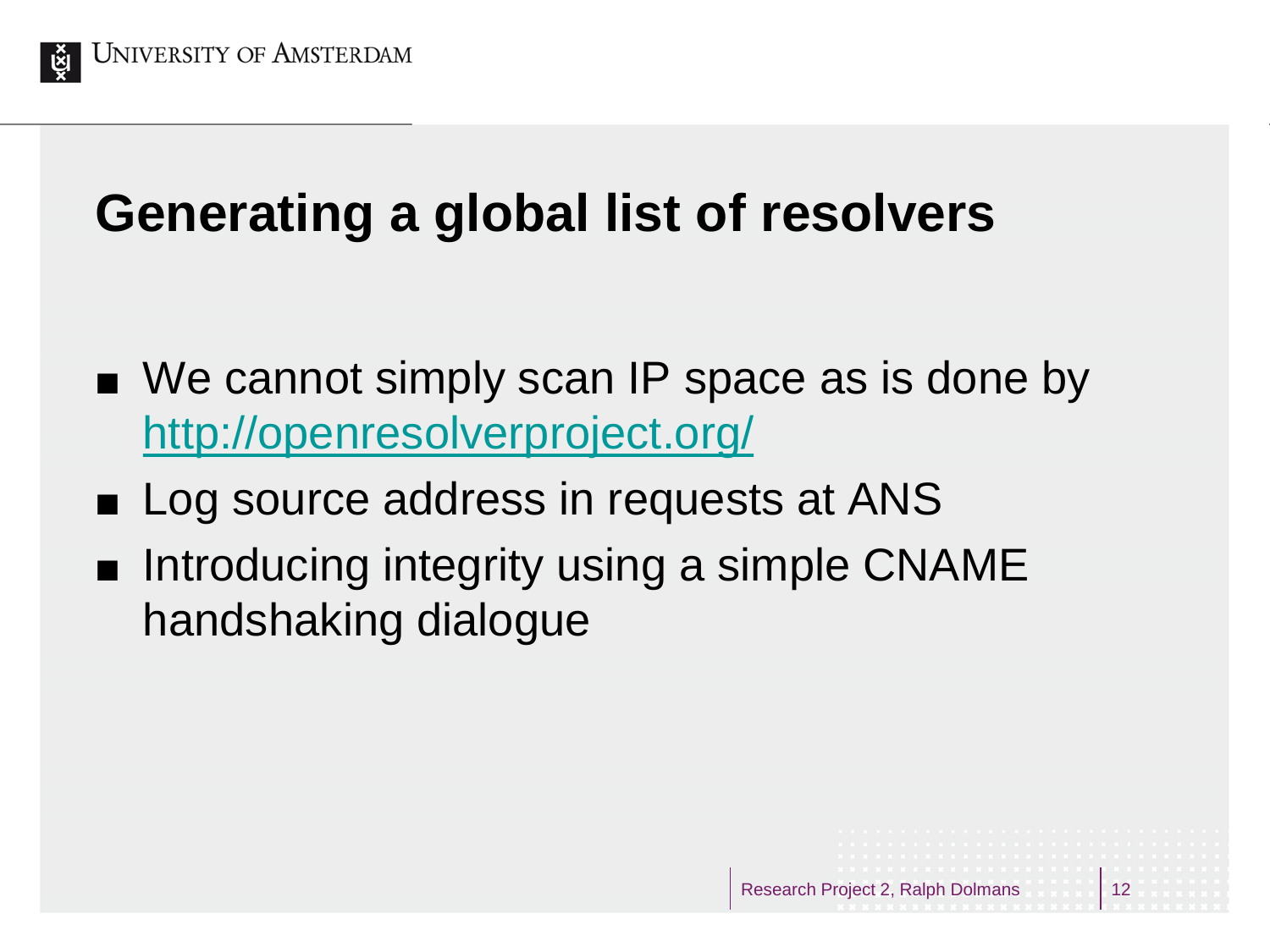

## **Simple CNAME handshake**

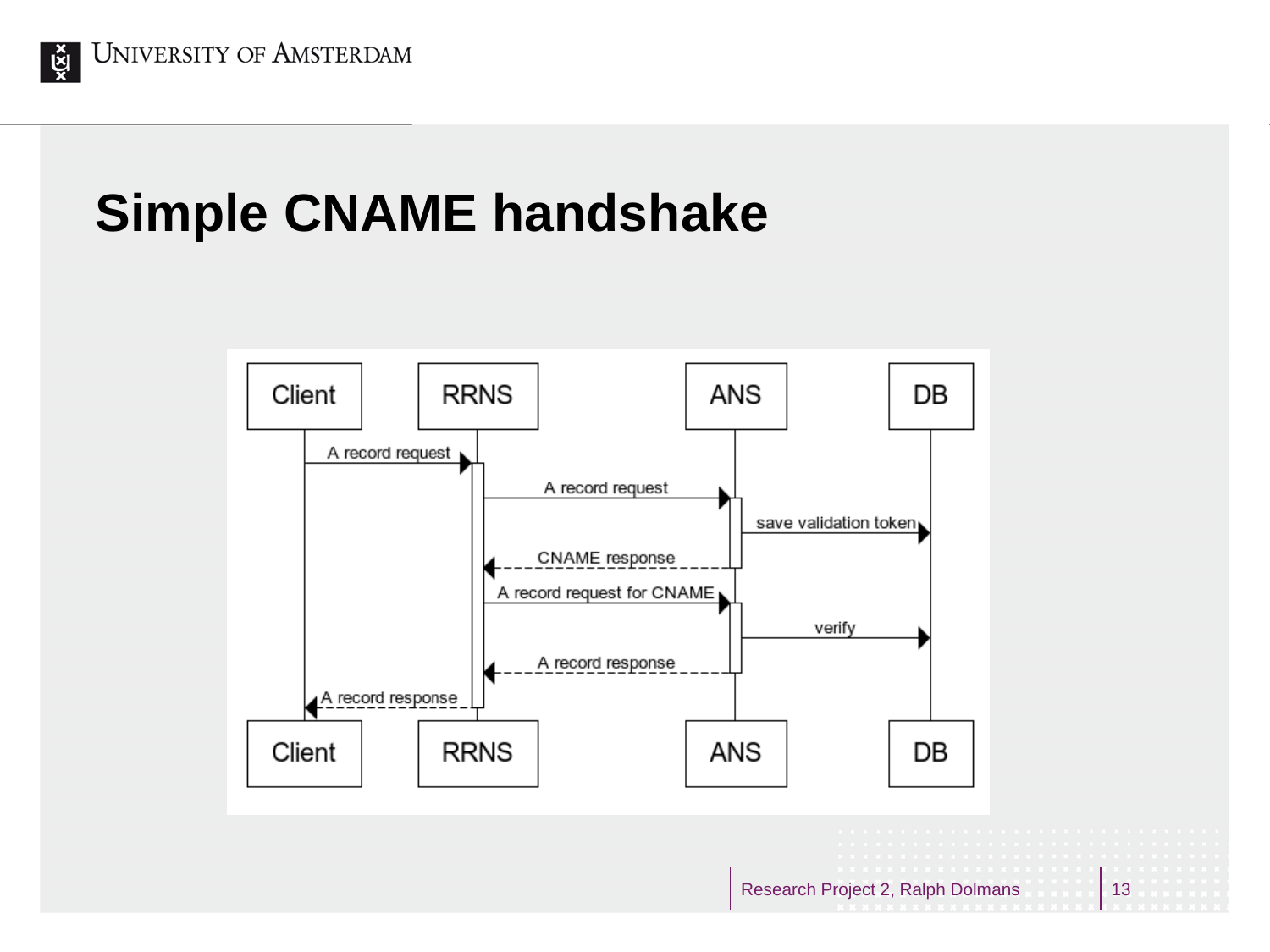

# **Custom ANS software**

#### $\blacksquare$  Implemented using python  $+$  twisted

#### ■ ping val.stopddosattacks.org

ralph@debian:~\$ ping val.stopddosattacks.org PING B34tQ8sYzTjTHHDa1372851505.val.responsibleresolvers.org (145.100.104.46) 56 (84) bytes of data. 64 bytes from 145.100.104.46: icmp req=1 ttl=57 time=4.43 ms

#### ■ 1200+ resolvers in the MySQL database so far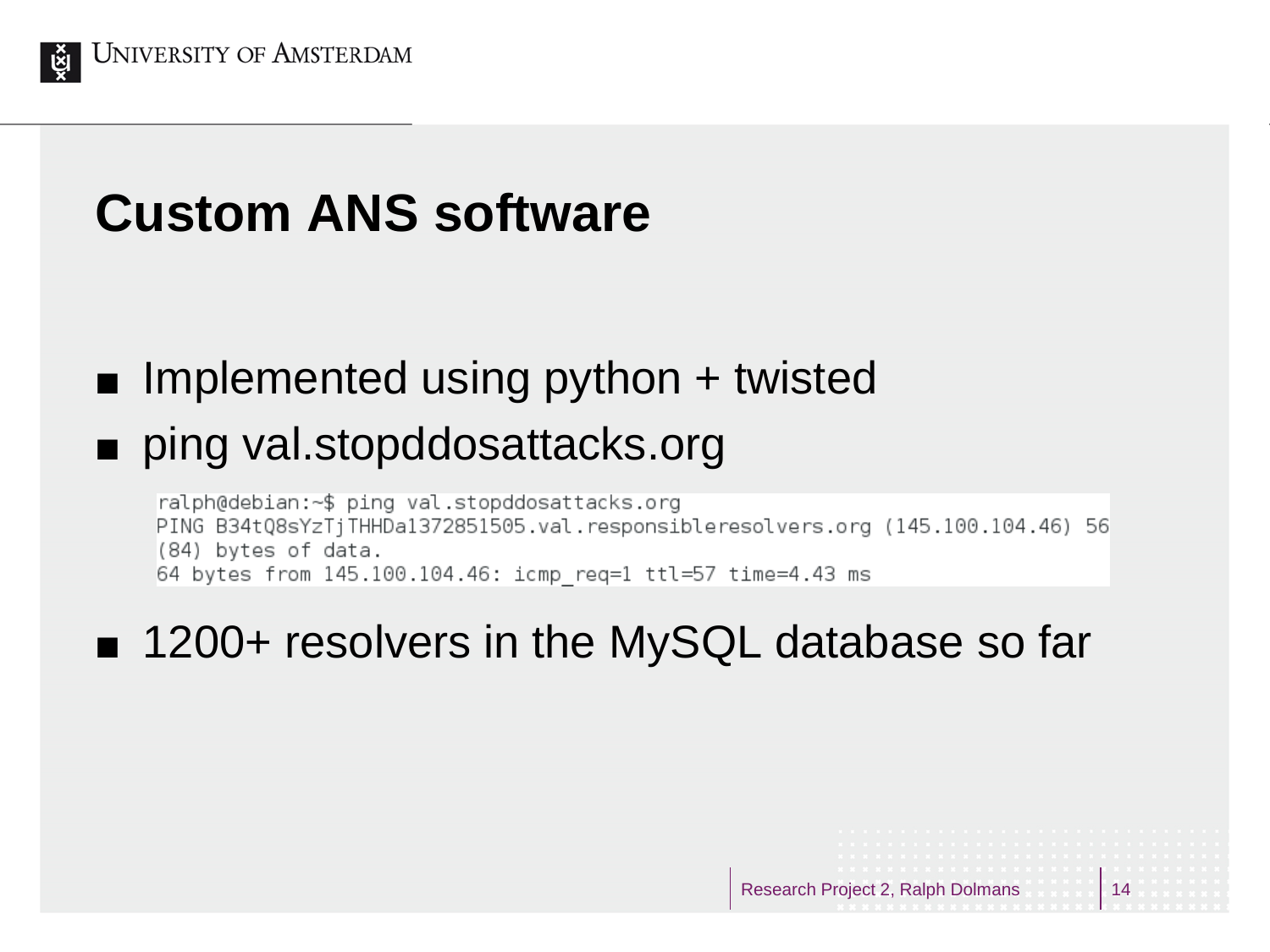

#### **ANS whitelist check**

- Using standard firewall instead of changing DNS software (BIND, NSD, PowerDNS)
- **Firewall rules for ANS:** 
	- □ Accept packet when source on whitelist

- $\Box$  Rate limit packer otherwise
- Does this perform?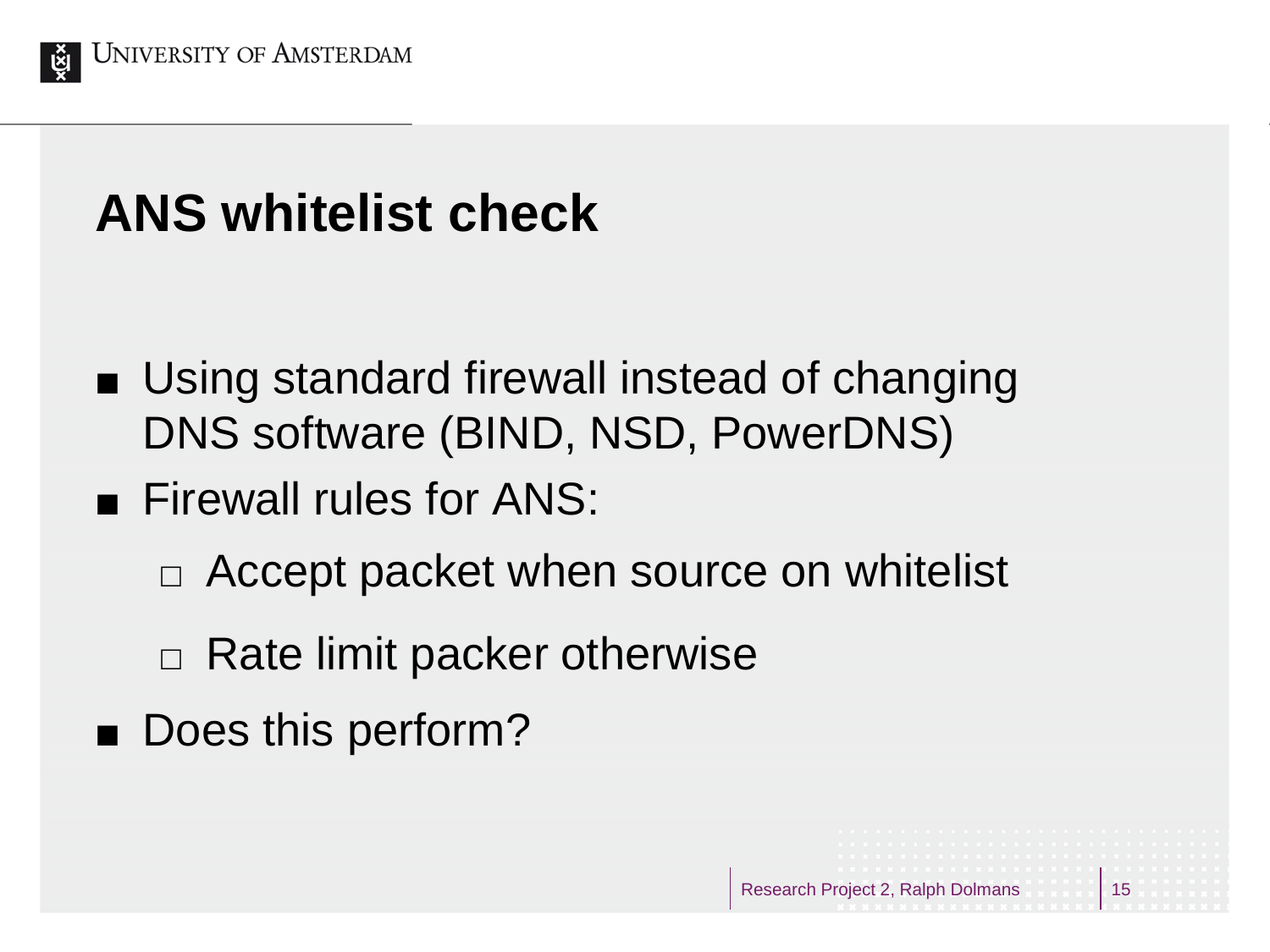

# **Iptables + ipset whitelist**

- **If** Ipset for the whitelisted IPs
- **Benchmarks:** 
	- $\Box$  Average latency, handling 10 million

requests, 200K per second

CPU load for 1 million whitelisted IPs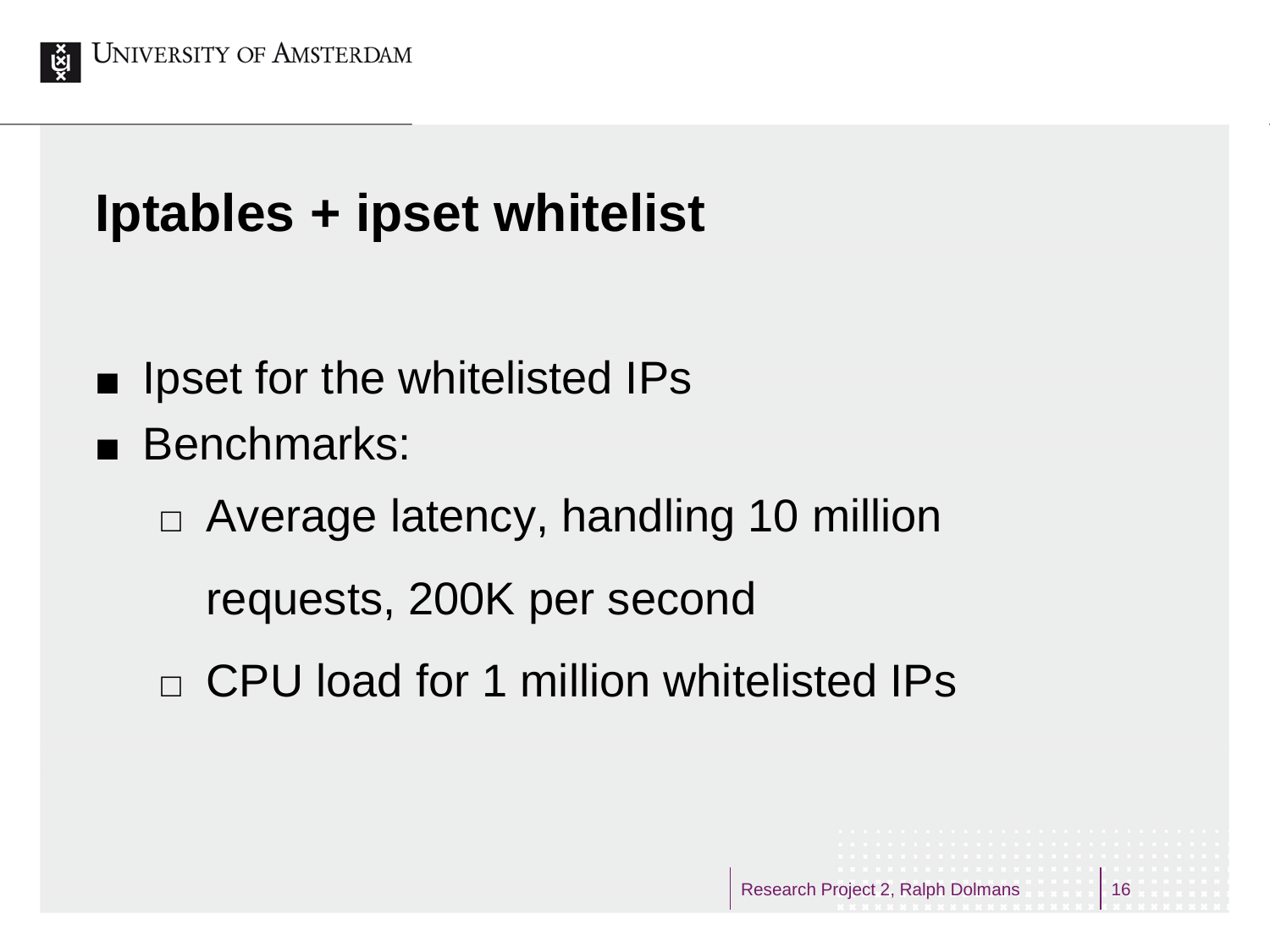

#### **Iptables + ipset latency**

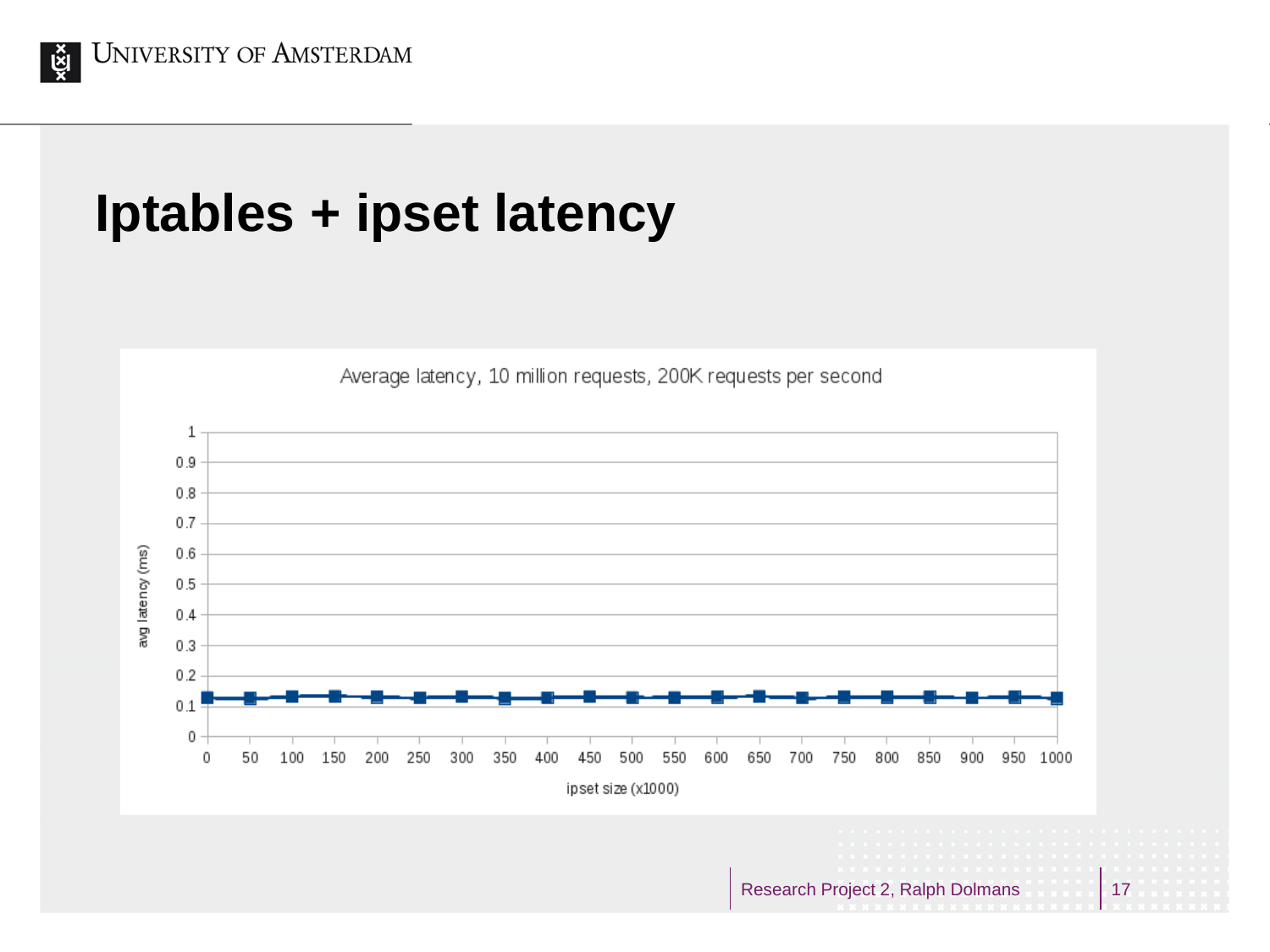

#### **Iptables + ipset CPU usage**

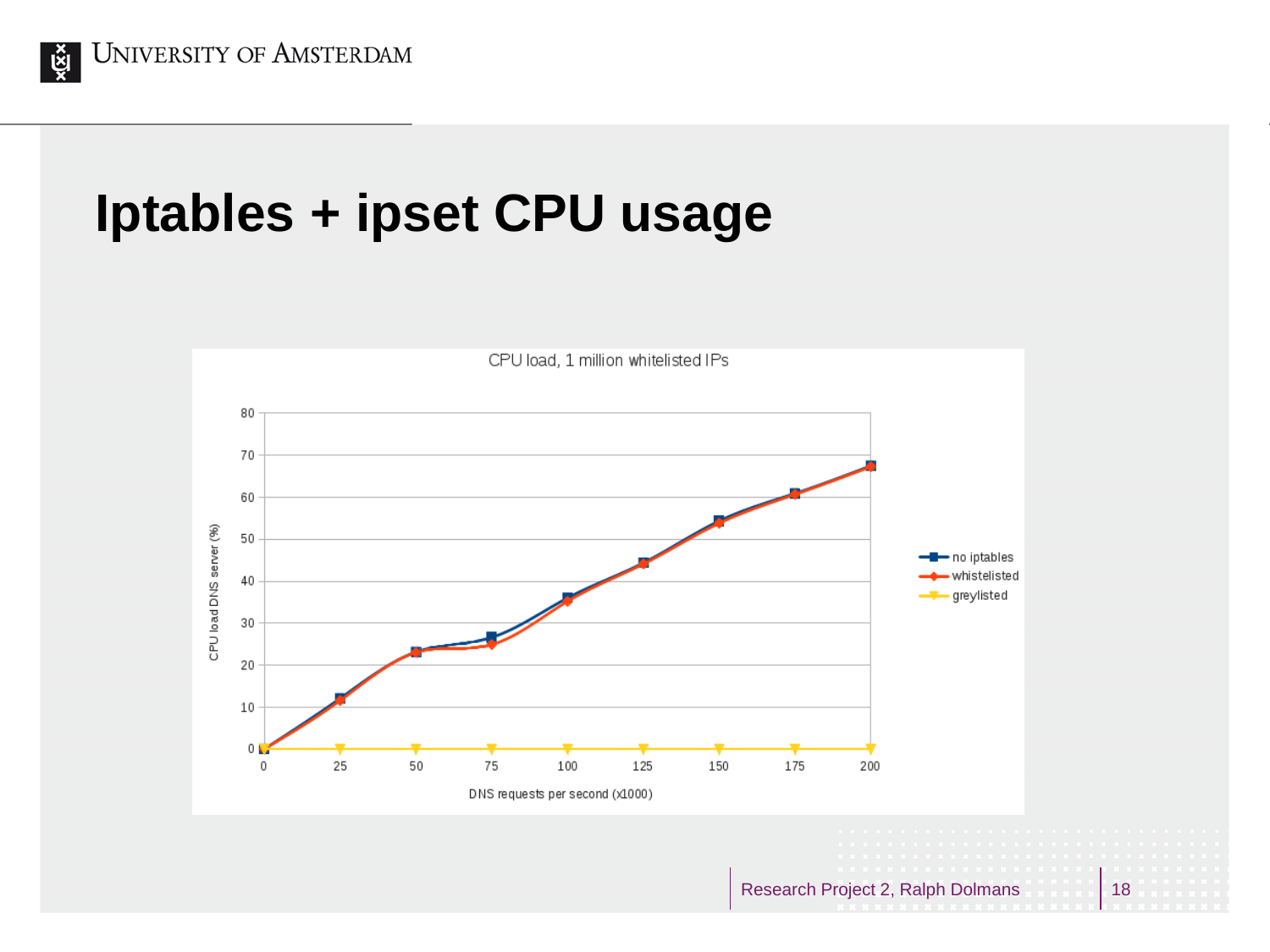

# **Promotion and education**

#### **Next step:**

- $\Box$  Educate people about the attacks
- $\Box$  Collect as many resolvers as possible
- $\Box$  Encourage the use of whitelists on ANSs
- **Two websites:** 
	- □ [http://stopddosattacks.org](http://stopddosattacks.org/)
	- □ [http://reliablenameservers.org](http://reliablenameservers.org/)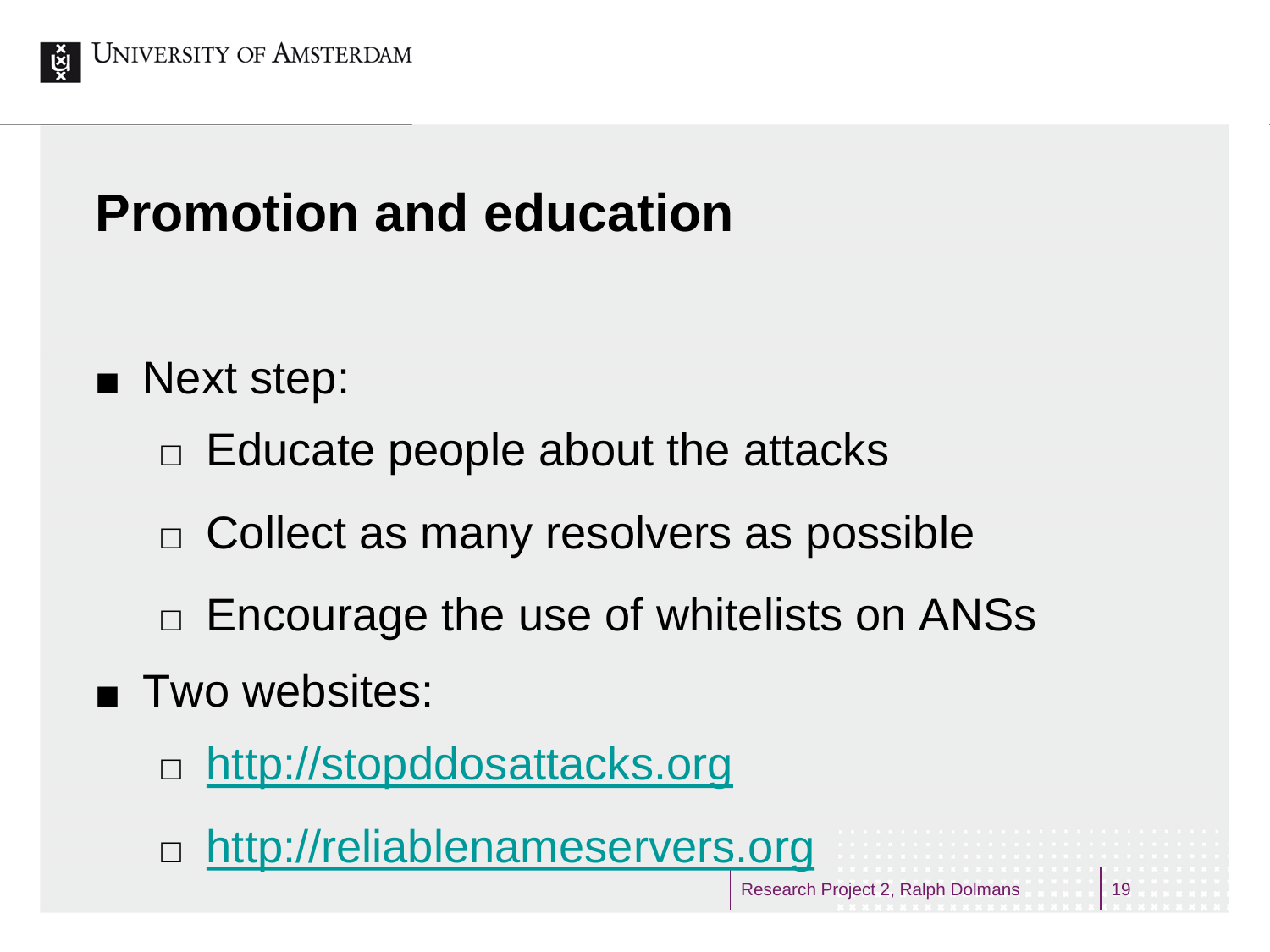

## **Stopddosattacks.org**

- Check your connection (RRNS)
- Check your website (ANS)
- **Encourage participation by providing badges**

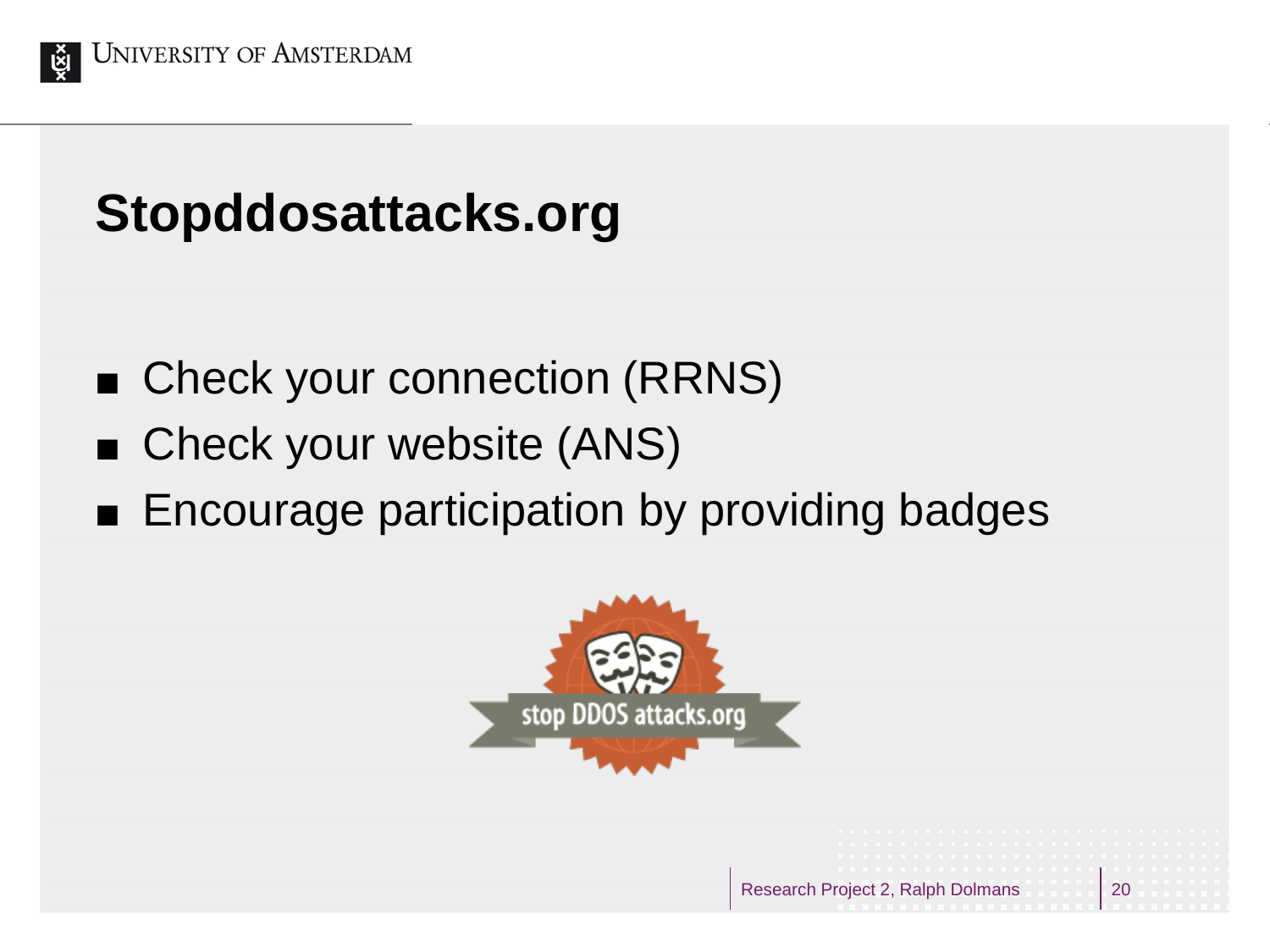

#### **Test your website**

Test here if your (or any other) website is using a name server that can be used to execute DDoS attacks. DDoS attacks are are parallizing the

#### Checkl

internet infrastructure that is so crucial for our modern society. Be responsible and use a reliable name server!

#### **Test your connection**

#### Check it now!

Test here if the name server that you are currently using to visit this website can be used to execute DDoS attacks.

The Problem

#### **DDOS** attacks

The goal of executing DDoS attacks is making a network resource unavailable. A common way to do so is by sending unsolicited messages to the victim. One message won't hurt the receiver. Thousands or even millions of messages can introduce downtime of the victim. This can be compared to sending unsolicited bricks.



Receiving one brick is annoying, receiving thousands of bricks will make sure that the mailman is not able to access our mailbox for legitimate mails anymore. It is, however, quite hard to send so many bricks.

We can only carry a couple of them to the post office. When we are able to trigger a lot of people to send bricks to one address at the same time, we we have a method to make the victim unreachable.

Research Project 2, Ralph Dolmans 21

#### It gets bigger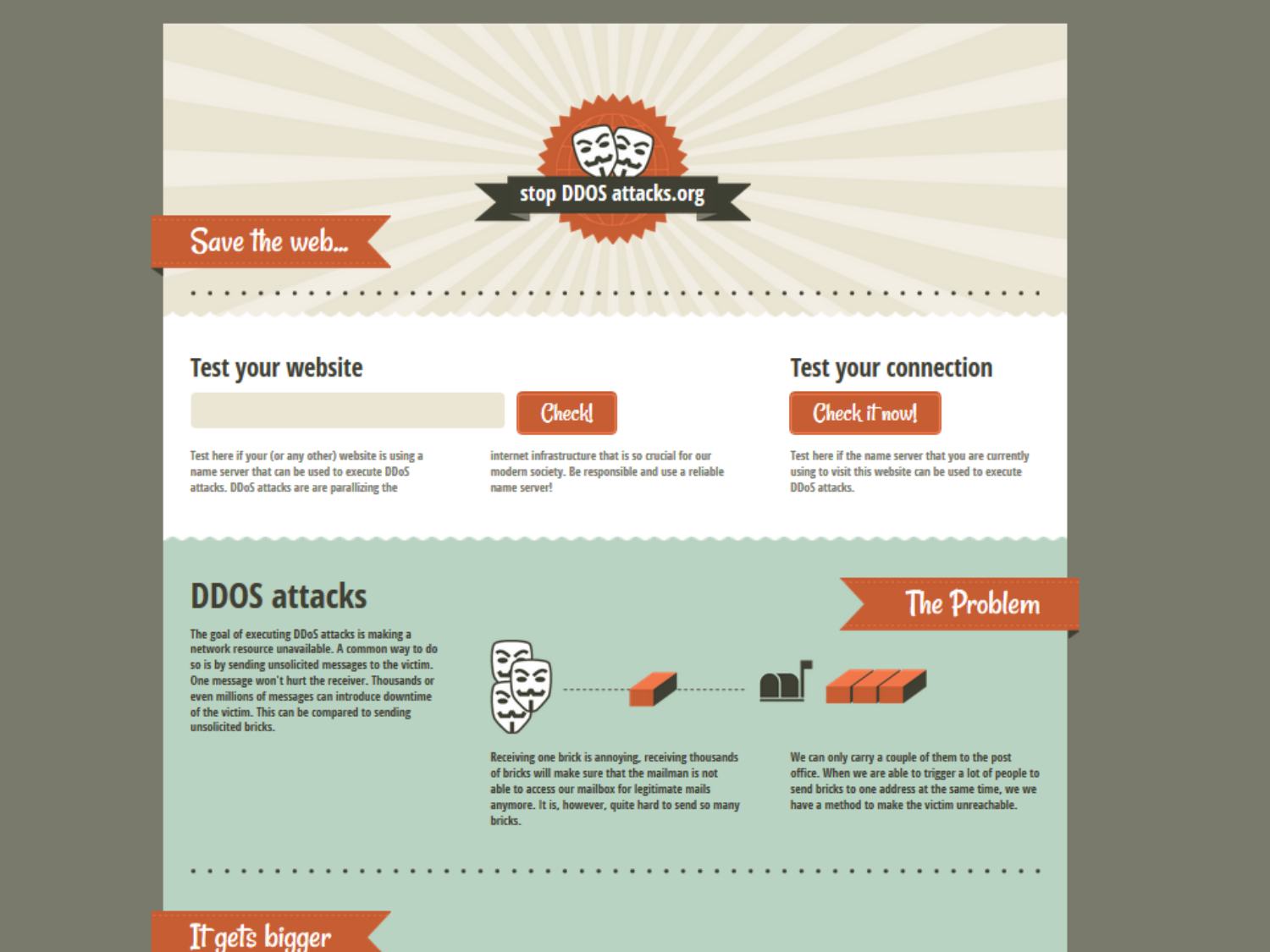

# **Reliablenameservers.org**

- Check you website
- Corporate and "green" feeling
- **Encourage participation by providing back-links**